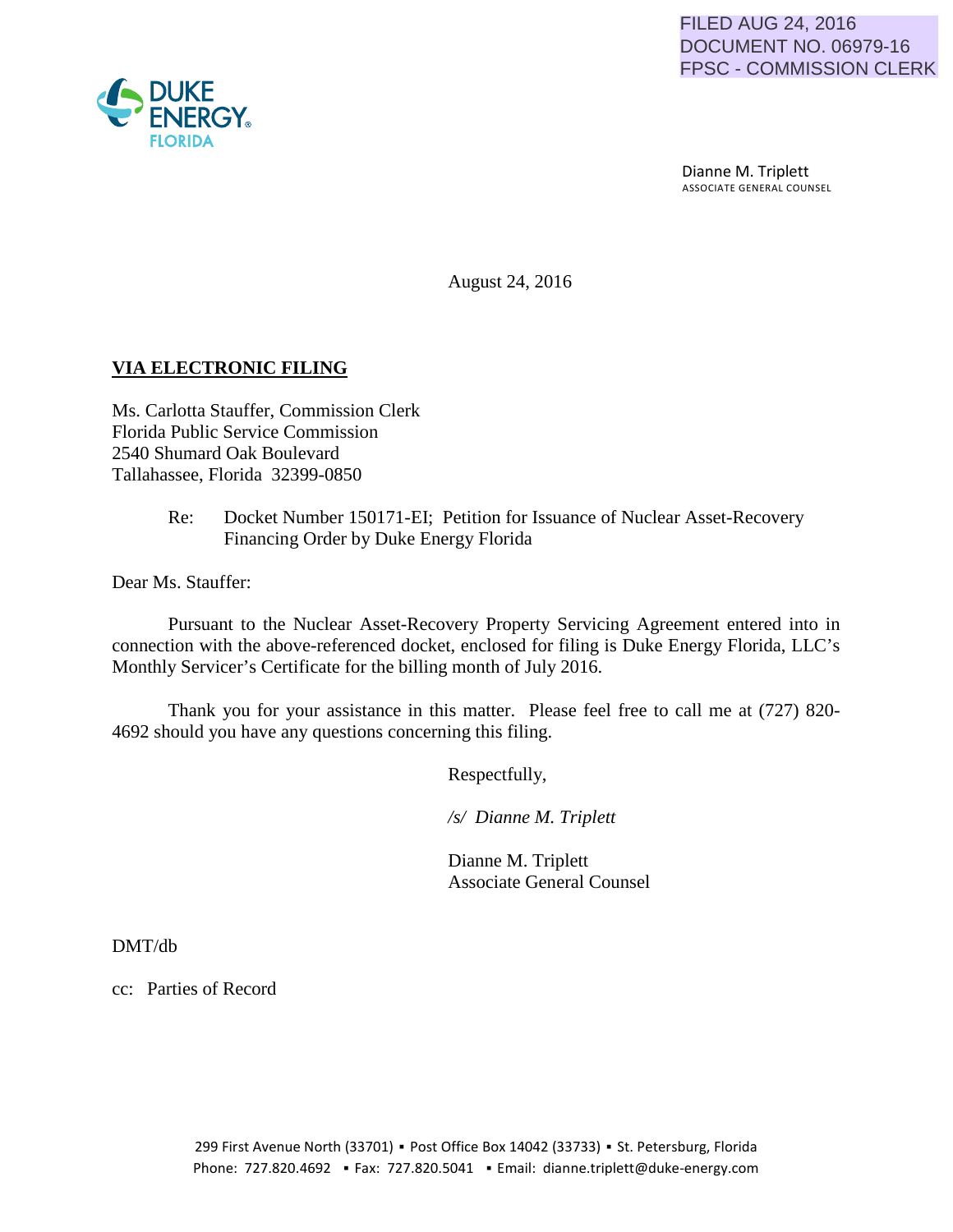# **MONTHLY SERVICER'S CERTIFICATE DUKE ENERGY FLORIDA PROJECT FINANCE, LLC**

### \$1,294,290,000 Series A Senior Secured Nuclear Asset-Recovery Bonds

Pursuant to SECTION 3.01(b) of the Nuclear Asset-Recovery Property Servicing Agreement dated as of June 22, 2016 by and between Duke Energy Florida, Inc., as Servicer, and Duke Energy Florida Project Finance, LLC, as Issuer (the "Servicing Agreement"), the Servicer

Capitalized terms used but not defined in this Monthly Servicer's Certificate have their respective meanings as set forth in the Servicing Agreement. References herein to certain sections and subsections are references to the respective sections or subsections of the

Current BILLING MONTH: July 2016

#### Current BILLING MONTH: 6/29/2016- 7/28/2016

| Standard Billing for prior BILLING MONTH: June 2016 (see Note 1) |     |            |       |
|------------------------------------------------------------------|-----|------------|-------|
| <b>Residential Total Billed</b>                                  | \$  | 11,514,368 |       |
| Residential NUCLEAR ASSET-RECOVERY CHARGE ("NARC") Billed        |     | 273,009    | 2.37% |
|                                                                  |     |            |       |
| General Service Non-Demand Total Billed                          |     | 1,472,099  |       |
| General Service Non-Demand NARC Billed                           |     | 28,382     | 1.93% |
| General Service Billed                                           |     | 64,085     |       |
| <b>General Service NARC Billed</b>                               |     | 1,287      | 2.01% |
| General Service Demand Total Billed                              |     | 9,413,721  |       |
| General Service Demand NARC Billed                               |     | 203,345    | 2.16% |
| Curtailable Total Billed                                         |     |            |       |
| Curtailable NARC Billed                                          |     |            | 0.00% |
| Interruptible Total Billed                                       |     | 2,838,522  |       |
| Interruptible NARC Billed                                        |     | 4,575      | 0.16% |
| <b>Lighting Total Billed</b>                                     |     | 155,906    |       |
| Lighting NARC Billed                                             |     | 281        | 0.18% |
| YTD Net Write-offs as a % of Total Billed Revenue (see Note 2)   |     |            |       |
| Non-Residential Class Customer Write-offs                        |     |            |       |
| Residential Class Customer Write-offs                            |     |            |       |
| <b>Total Write-offs</b>                                          |     | 0.13%      |       |
| Aggregate NARC Collections (see Note 3)                          |     |            |       |
| <b>Total NARC Remitted for Current BILLING MONTH</b>             |     |            |       |
| <b>Residential NARC Collected</b>                                | \$. | 1,013,961  |       |
| General Service Non-Demand NARC Collected                        |     | 105,412    |       |
| <b>General Service NARC Collected</b>                            |     | 4,782      |       |
| General Service Demand NARC Collected                            |     | 755,226    |       |
| Curtailable NARC Collected                                       |     |            |       |
| Interruptible NARC Collected                                     |     | 16,993     |       |
| <b>Lighting NARC Collected</b>                                   |     | 1,043      |       |
| <b>Sub-Total of NARC Collected</b>                               | \$  | 1,897,418  |       |
| <b>Total Current NARC Collected and Remitted</b>                 | \$  | 1,897,418  |       |